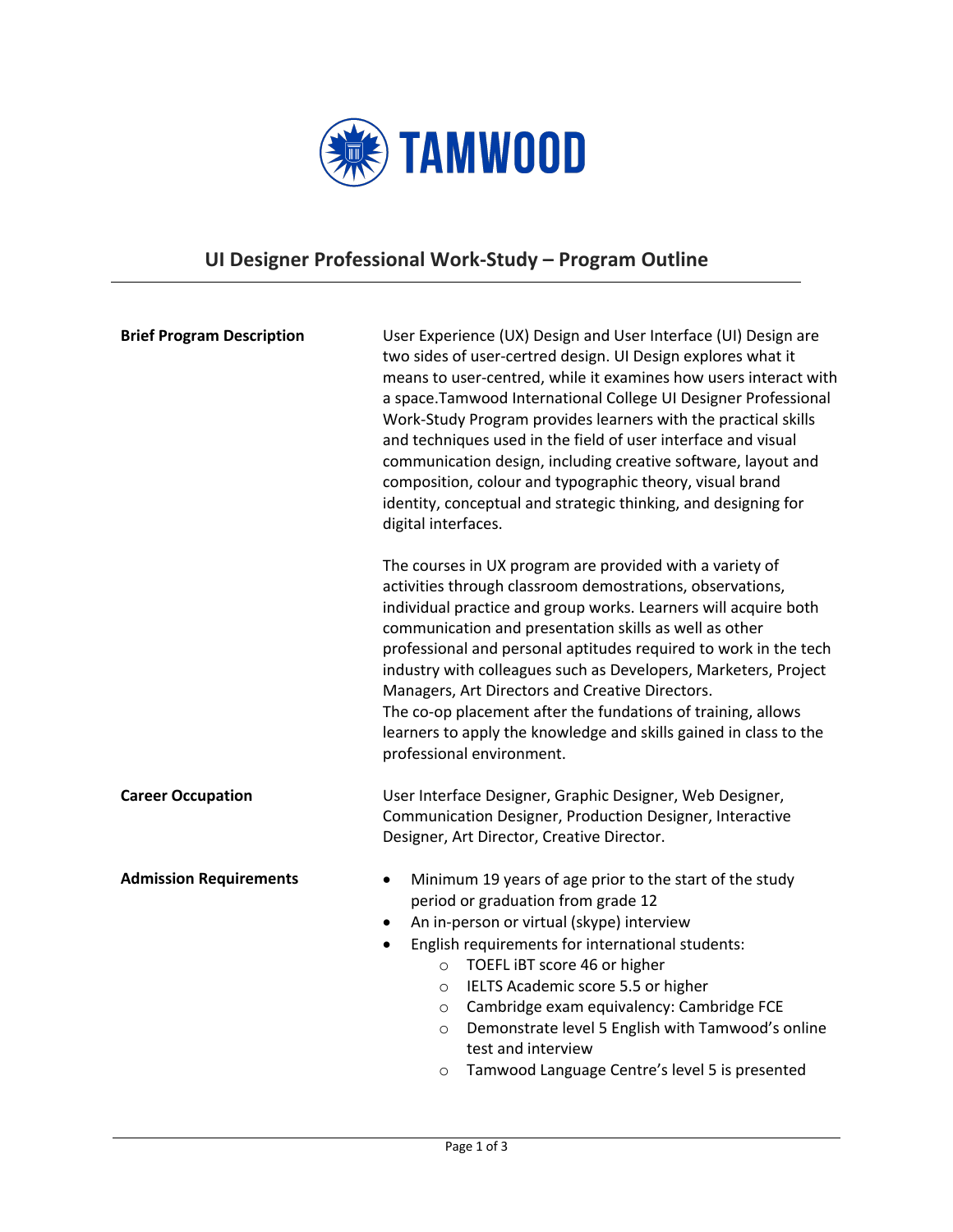## **UI Desginer Professional Work-Study – Program Outline**

o Successful completion of Tamwood Language Centre EAP 193

| <b>Learning Objectives</b>       | Upon completion of this program successful, leaners will have<br>reliably demonstrated the ability to:                                                                                                                                                                                                   |
|----------------------------------|----------------------------------------------------------------------------------------------------------------------------------------------------------------------------------------------------------------------------------------------------------------------------------------------------------|
|                                  | Identify what the user-centric approach to problem solving is<br>$\bullet$<br>and how to apply it in UI practice<br>Acquire key tools of the trade from knowledgeable<br>$\bullet$<br>professionals in UI design                                                                                         |
|                                  | Practice UI design practice during web development process<br>Apply key design principles such as imagery, colour,<br>٠<br>typography, and form to enhance usability and improve user<br>experience                                                                                                      |
|                                  | Establish usable and visually appealing interfaces for digital<br>٠<br>marketing channel by applying UI design concept<br>Produce a portfolio of work that effectively applies UI best<br>$\bullet$<br>practices and processes to meet business needs across<br>multiple industries and product types    |
| <b>Method(s) of Evaluation</b>   | Throughout the program, learners will be evaluated through the<br>following:<br>Lectures                                                                                                                                                                                                                 |
|                                  | In class exercises / Case studies<br>$\bullet$<br>Demonstrations<br>$\bullet$                                                                                                                                                                                                                            |
|                                  | Presentations<br>$\bullet$                                                                                                                                                                                                                                                                               |
|                                  | Individual Assignments/Projects/portfilos<br>٠<br><b>Group Projects</b><br>$\bullet$                                                                                                                                                                                                                     |
| <b>Completion Requirements</b>   | In order to graduate from the program with the skills and<br>competencies work as an UX Designer in professional<br>environment, learners must meet Tamwood's attendance<br>requirement and complete all assigned projects to the<br>satisfaction of the criteria set out by each course in the program. |
| <b>Program Duration</b>          | 960 hours, 48 weeks                                                                                                                                                                                                                                                                                      |
| <b>Homework Hours</b>            | 120 hours                                                                                                                                                                                                                                                                                                |
| <b>Delivery Method(s)</b>        | In-class instruction                                                                                                                                                                                                                                                                                     |
| <b>Required course materials</b> | Each learner will be required to bring a laptop (Mac) with at least<br>2GB of RAM and a 1.6 GHz 64- bit processor and have installed<br>Mac OS 10.10 or higher. Learners will also be required to                                                                                                        |